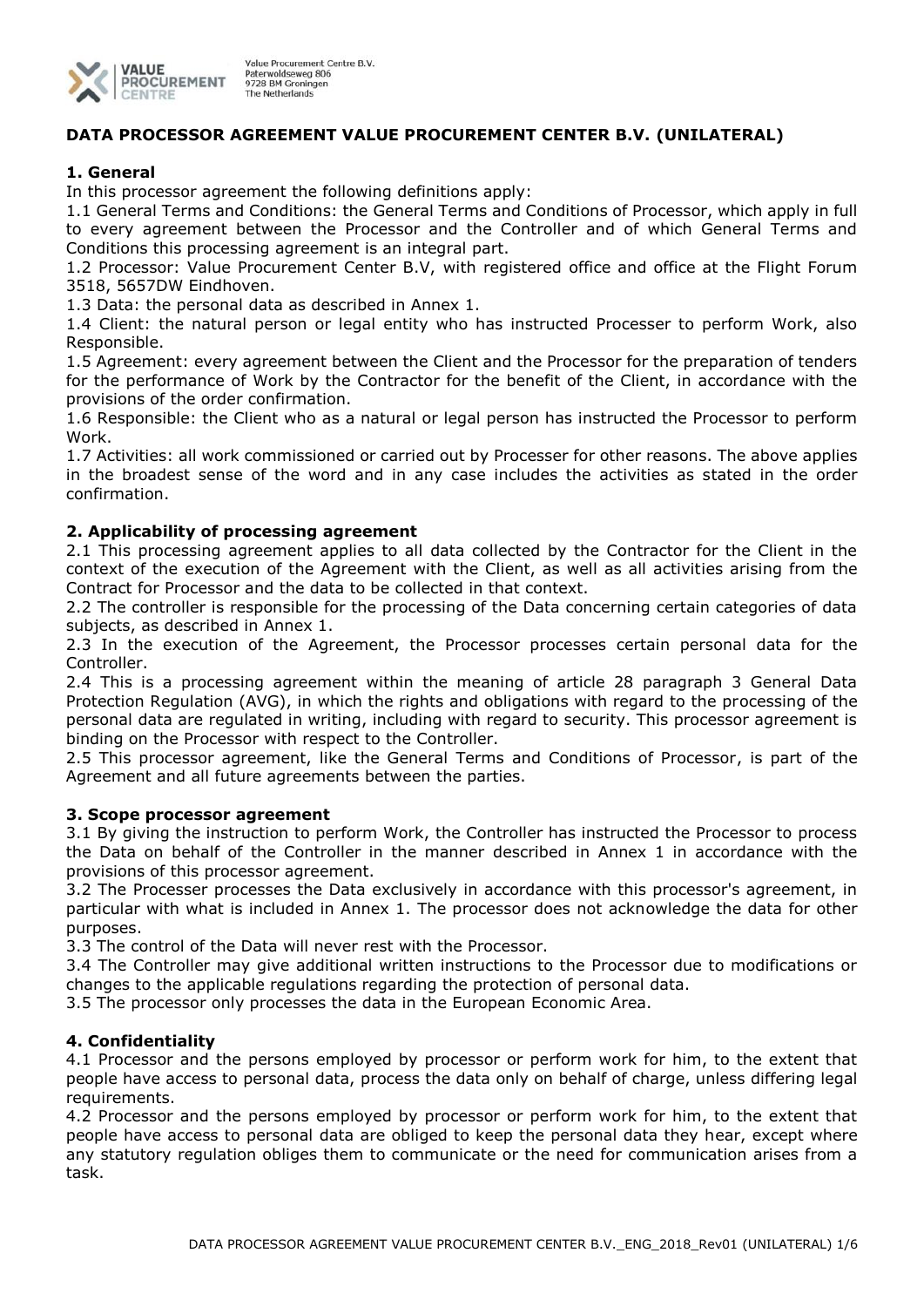

## **5. No further dispensing**

5.1 The processor shall not share the information with or provide it to third parties, unless the Processor has obtained prior written consent or instruction from the Controller or is obliged to do so by mandatory law. If pursuant to mandatory regulations, the Processor is obliged to share the Information with or to provide it to third parties, then the Processor will inform the Controller in writing, unless this is not permitted.

## **6. Security measures**

6.1 Taking into account the state of the art, the implementation costs, as well as the nature, the size, the context and the processing objectives and the various risks and risks of the rights and freedoms of persons in terms of probability and severity, the Processor will take appropriate technical and organizational measures to to ensure a level of security tailored to the risk. The security measures that have now been taken are defined in Annex 2.

6.2 The processor shall take measures which are also intended to prevent unnecessary collection and further processing of personal data.

6.3 The Data will only be stored and processed within the European Economic Area.

# **7. Supervision of compliance**

7.1 The Processor shall provide the Controller with information about the Processing of the Data by the Processor or Sub-processors at the latter's request and on his account. The processor will provide the requested information as quickly as possible, but no later than five working days.

7.2 The responsible party has the right, once a year and for his own account, to have an independent third party jointly appointed by the Controller and the Processor to carry out an inspection to verify whether the Processor fulfills the obligations under the AVG and this processor's agreement. The processor will provide all reasonably necessary cooperation. Processor has the right to charge the costs associated with the inspection to the Controller.

7.3 In the context of its obligation under paragraph 1 of this article, the processor will in any case either: (a) Responsible party or a third party engaged by the responsible party:

7.3.1 provide all relevant information and documents;

7.3.2 grant access to all relevant buildings, information systems and Data.

7.4 The Controller and the Processor will consult each other as soon as possible after the report has been completed in order to address the possible risks and shortcomings. At the expense of the Controller, the Processor will take measures to bring the identified risks and shortcomings to an acceptable level for the Responsible level, respectively, unless the parties have agreed otherwise in writing.

### **8. Data leak**

8.1 As soon as possible after the Contractor becomes aware of an incident or data leak that (also) relates to the Data, Verwerker notifies the Controller of this via the contact details of the Controller who are known to the Contractor and will provide the Contractor with information about: the nature of the incident or the data leak, the affected Data, the determined and expected consequences of the incident or data leak on the Data and the measures that the Processor has taken and will take. 8.2 The processor will support the Responsible in case of notifications involved and / or authorities.

### **9. Sub-processors**

9.1 The processor refers the Client to the URL for the sub-processors that have been activated https://dewert.nl/nl/contact/privacy-verklaring.

9.2 The processor shall ensure that the sub-processor is subject to this processor's agreement or to a sub-processor's agreement containing the same obligations as this processor's agreement.

### **10. Participation duties and rights of data subjects**

10.1 The Processor will provide the Controller with co-operation on request in the event of a complaint, question or request from a data subject, or investigations or inspections by the Dutch Data Protection Authority.

10.2 The Processor will assist the Controller at his / her request and at his expense in performing a data protection impact assessment.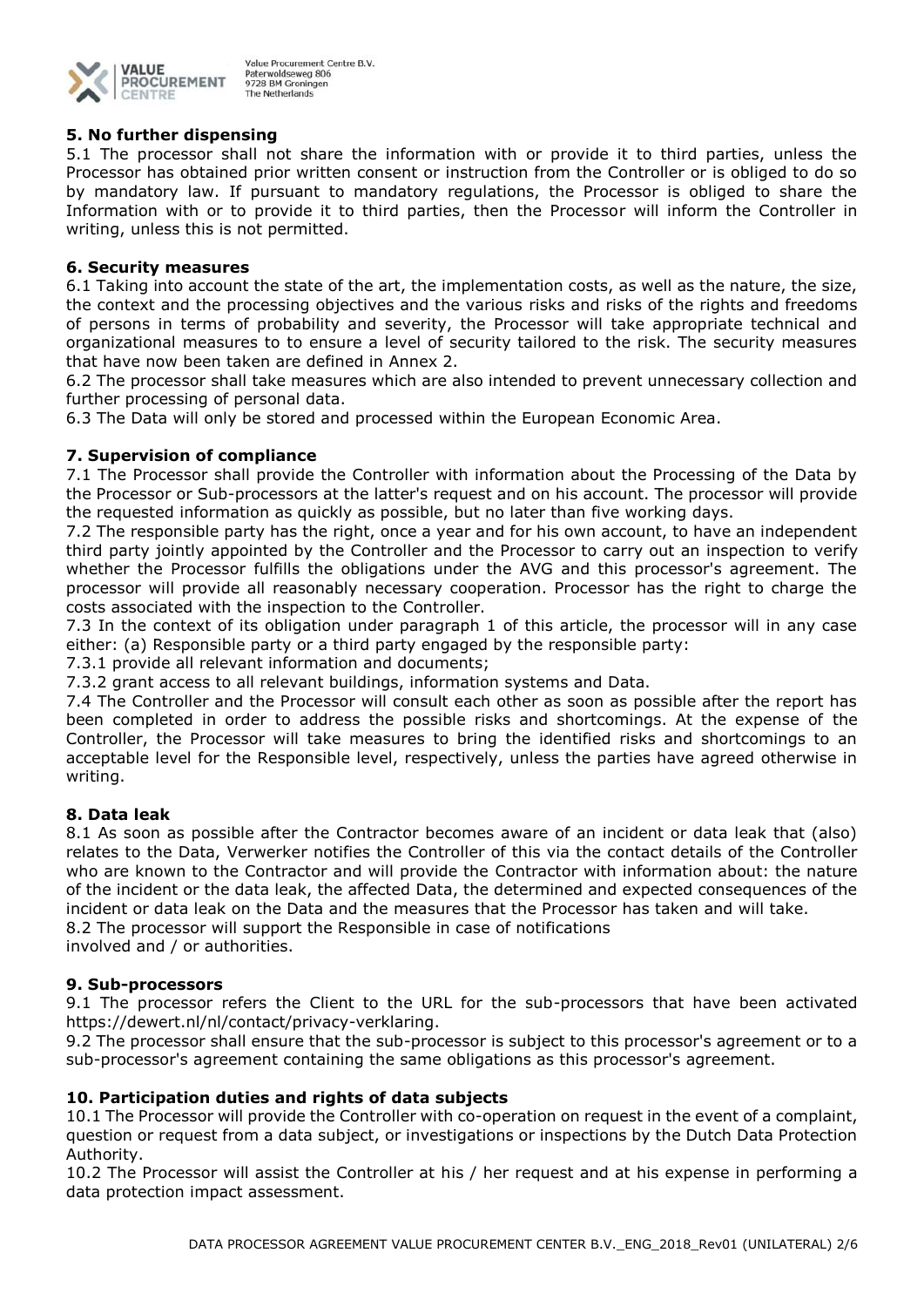

10.3 If the Processor receives a request for access, correction or deletion of his or her Data from a data subject directly, the Processor will inform the Controller of the receipt of the request within two working days. The Processor will carry out as quickly as possible all instructions issued by the Controller in writing to the Processor as a result of such a request from the person concerned. The processor shall take the necessary technical and organizational measures necessary to comply with such instructions from the Controller.

10.4 If Instructions of Responsibility to Processor conflict with any legal provisions regarding data protection, then the Processor will report this to the Controller.

## **11. Duration and termination**

11.1 This processor agreement is valid as long as the Processor has the instruction of the Controller to process Data on the basis of the Agreement between the Controller and the Processor. As long as Processing Work is performed for the Responsible Party, this processing agreement is on this relationship

application.

11.2 Obligation to cooperate, Confidentiality and Applicable law and choice of forum will continue between parties after the termination or dissolution of this Agreement for an indefinite period.

11.3 To the extent that after the termination of the Contract, the Contractor still has Personal Data as received from the Processing Officer, it will destroy this Personal Data within a reasonable period, or - in consultation with the Processing Officer - return it to the Processing Officer, unless the Client is obliged to comply with applicable law. - or regulations are required to keep the Personal Data.

For the interpretation of this article, the possession of Personal Data includes, but not limited to, the Personal Data located on data carriers, server space hired or purchased by Processor, anywhere in the world, in sandboxes,

on memory sticks, SSD cards or other means used to store or store Personal Data.

11.4 If the Processor is unable to return, destroy or delete the Personal Data for technical reasons, or if the applicable right prescribes longer storage of the Personal Data, the Processor will immediately inform the Processing Officer of this. In that case, the Processor takes all necessary measures to:

a. to come as close as possible to a complete and permanent return, destruction or removal of the Personal Data, and to make the Personal Data unsuitable for further Processing.

b. The risk that the Personal Data will not be returned, destroyed or removed from the Processor and the Processor will remain bound to those articles that by their nature are intended to continue to apply after expiry or termination of this Processor Agreement.

11.5 The Processor will inform all third parties involved in the Processing of Personal Data of the expiry or termination of this Processor Agreement, and guarantees that all third parties will destroy the Personal Data, delete them or return them to the Processing Officer.

### **12. Invalidity**

12.1 If one or more provisions of this processor agreement are null and void or are nullified, the other conditions remain fully applicable. If any provision of this processor agreement is not legally valid, the parties will negotiate the content of a new provision, which provision will approach the content of the original provision as closely as possible.

13. Applicable law and choice of forum

13.1 Dutch law applies to this processing agreement.

13.2 All disputes in connection with the processor's contract or the performance thereof shall be submitted to the competent court in the District Court of Oost-Brabant.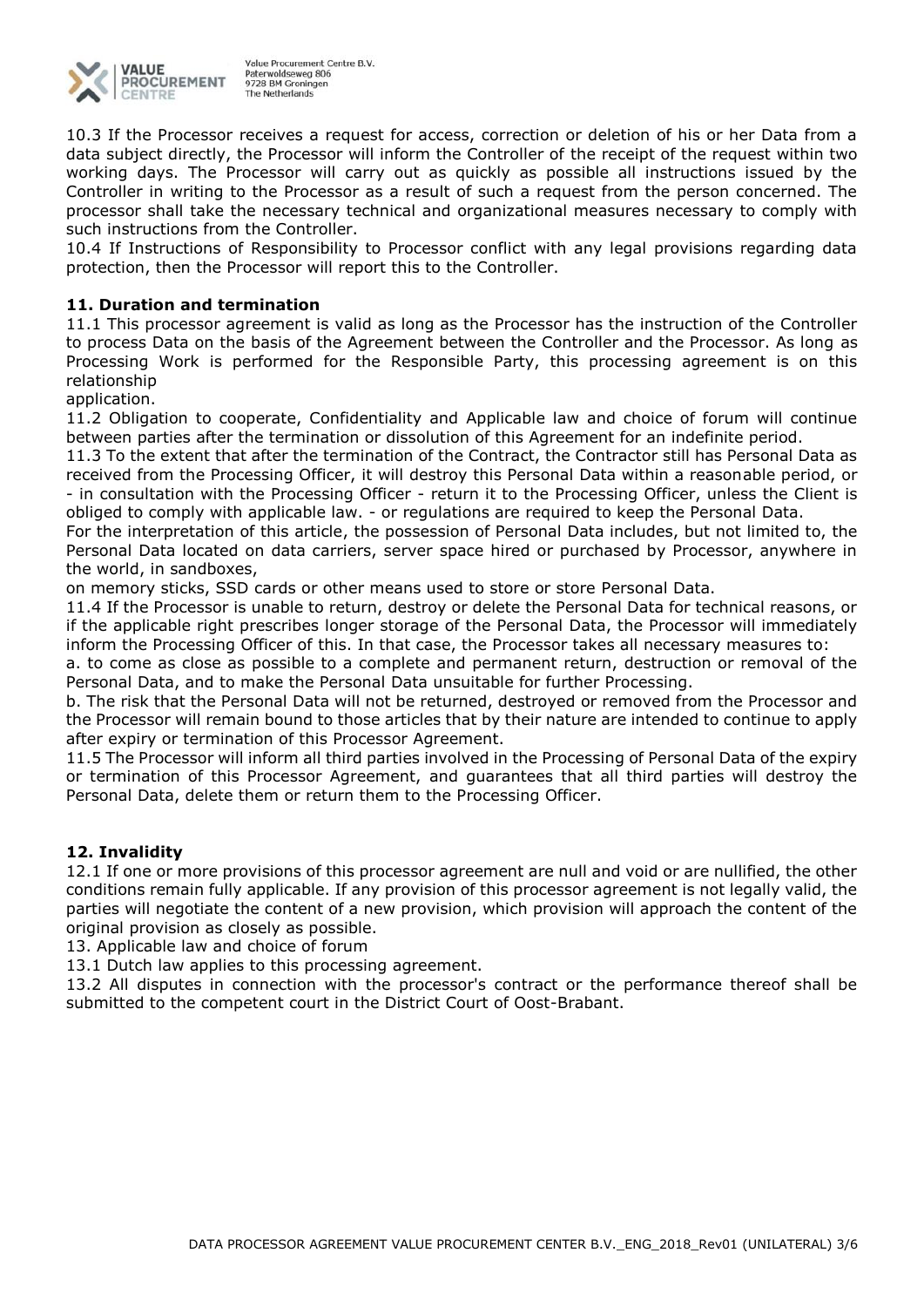

# **ANNEX 1**

DATA, PURPOSES AND CATEGORIES OF PERSONS CONCERNED

DATA

The Controller will have the Processor process the following Data processed by the Processor within the framework of the assignment, including but not limited to personnel administration, payroll, financial reporting:

- (1) Name (initials, surname)
- (2) Telephone number
- (3) E-mail address
- (4) Date of birth
- (5) Place of residence (address)
- (6) Data ID-evidence (in connection with the Wwft)
- (7) Financial data
- (8) Name and address details and BSN of the employees of the Responsible Party

### **PURPOSES**

The activities for which the above-mentioned Data may be processed, only if necessary, are in any case:

(1) The work, to be regarded as the primary service, in the context of which the Controller has issued an order to the Processor;

(2) the maintenance, including updates and releases of the system made available by the Processor or sub-processor to the Controller;

- (3) data and technical management, also by a sub-processor;
- (4) the hosting, also by a sub-processor.

### CATEGORIES OF PERSONS CONCERNED

The Data processed for the following categories of data subjects:

- (1) customers;
- (2) employees of Responsible;
- (3) relations of Responsible;
- (4) contact persons of Responsible;